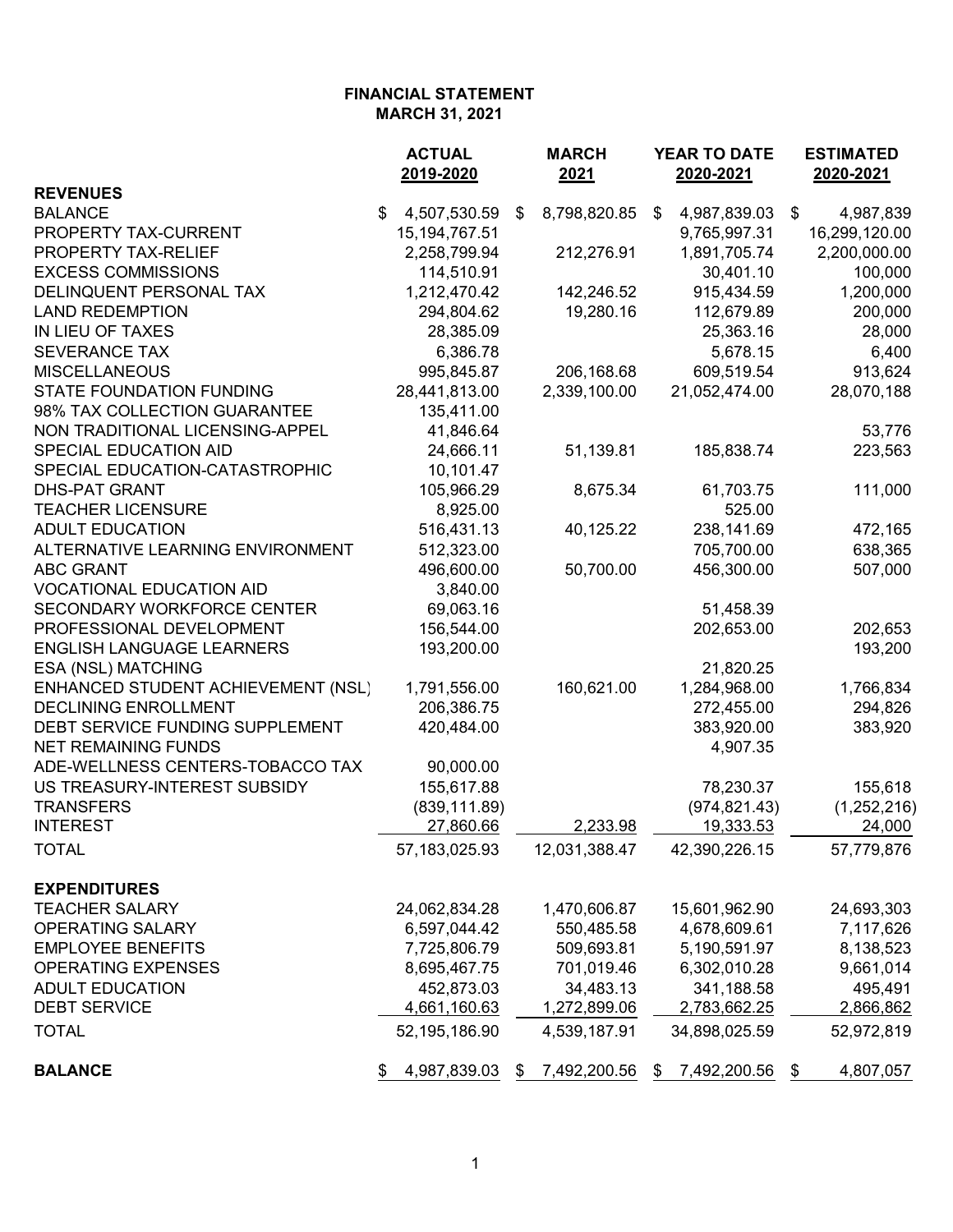|                                                                 | <b>ACTUAL</b><br>2019-2020 | <b>MARCH</b><br>2021 | <b>YEAR TO DATE</b><br>2020-2021 | <b>ESTIMATED</b><br>2020-2021 |  |
|-----------------------------------------------------------------|----------------------------|----------------------|----------------------------------|-------------------------------|--|
|                                                                 | <b>BUILDING FUND</b>       |                      |                                  |                               |  |
| <b>REVENUES</b>                                                 |                            |                      |                                  |                               |  |
| <b>BALANCE</b>                                                  | \$<br>4,792,375.09         | 5,099,774.45<br>\$   | 5,567,998.24<br>\$               | 5,567,998<br>\$               |  |
| <b>GOOD FAITH DEPOSIT</b>                                       | 94,001.53                  |                      | 4,907.35                         |                               |  |
| <b>ACADEMIC FACILITIES PARTNERSHIP</b>                          | 3,185,938.12               |                      |                                  |                               |  |
| <b>DEBT SAVINGS TRANSFER</b>                                    |                            |                      |                                  |                               |  |
| NET REMAINING REFUNDING BONDS                                   | 3,942,627.85               |                      | (4,907.35)                       |                               |  |
| <b>INTEREST</b>                                                 | 64,602.72                  | 711.49               | 7,397.80                         | 50,000                        |  |
| DONATIONS-TURF/SCOREBOARD                                       | 210,000.00                 |                      | 35,500.00                        | 189,000                       |  |
| <b>REFUND PRIOR YEAR EXPENDITURES</b>                           |                            |                      |                                  |                               |  |
| <b>TRANSFER-OPERATING</b>                                       | 600,000.00                 |                      | 673,446.42                       | 1,000,000                     |  |
| <b>TRANSFERS-TURF</b>                                           | 8,500.00                   | 12,500.00            | 12,500.00                        |                               |  |
| <b>TOTAL</b>                                                    | 12,898,045.31              | 5,112,985.94         | 6,296,842.46                     | 6,806,998                     |  |
| <b>EXPENDITURES</b>                                             |                            |                      |                                  |                               |  |
| <b>LAND</b>                                                     |                            |                      |                                  |                               |  |
| <b>PURCHASED SERVICES</b>                                       | 434,631.04                 | 1,016.63             | 489,790.96                       | 508,280                       |  |
| <b>EQUIPMENT &amp; FURNITURE</b><br><b>BUILDINGS-REMODELING</b> | 773,265.59                 | 54,883.72            | 99,501.13<br>280,572.43          | 10,000                        |  |
| <b>BUILDINGS-NEW &amp; ADDITIONS</b>                            | 5,339,581.27               |                      | 95,136.60                        |                               |  |
| <b>RENTAL-EQUIPMENT &amp; VEHICLES</b>                          |                            |                      |                                  |                               |  |
| <b>FEES</b>                                                     | 200.00                     | 533.47               | 45,019.00                        |                               |  |
| <b>SUPPLIES</b>                                                 | 131,593.17                 | 14,177.08            | 78,348.00                        | 135,000                       |  |
| <b>IMPROVEMENTS</b>                                             | 650,776.00                 | 89,975.72            | 256,075.02                       | 2,721,000                     |  |
| <b>TOTAL</b>                                                    | 7,330,047.07               | 160,586.62           | 1,344,443.14                     | 3,374,280                     |  |
| <b>BALANCE</b>                                                  | 5,567,998.24               | 4,952,399.32         | 4,952,399.32                     | 3,432,718.00                  |  |
|                                                                 |                            |                      |                                  |                               |  |
| <b>BALANCE</b>                                                  | 3,003,505.70               | 3,509,481.39         | 3,343,691.39                     | 3,343,691.00                  |  |
| <b>INTEREST</b>                                                 | 61,073.80                  | 25,439.96            | 51,914.99                        | 61,073.00                     |  |
| <b>TRANSFERS</b>                                                | 279,111.89                 | 162,060.04           | 301,375.01                       | 292,216                       |  |
| <b>SINKING FUND PAYMENTS</b>                                    |                            |                      |                                  |                               |  |
| <b>BALANCE</b>                                                  | 3,343,691.39               | 3,696,981.39         | 3,696,981.39                     | 3,696,980                     |  |
| <b>TOTAL BUILDING FUND</b>                                      | 8,911,689.63<br>\$         | 8,649,380.71<br>\$   | 8,649,380.71<br>S.               | 7,129,698<br>\$               |  |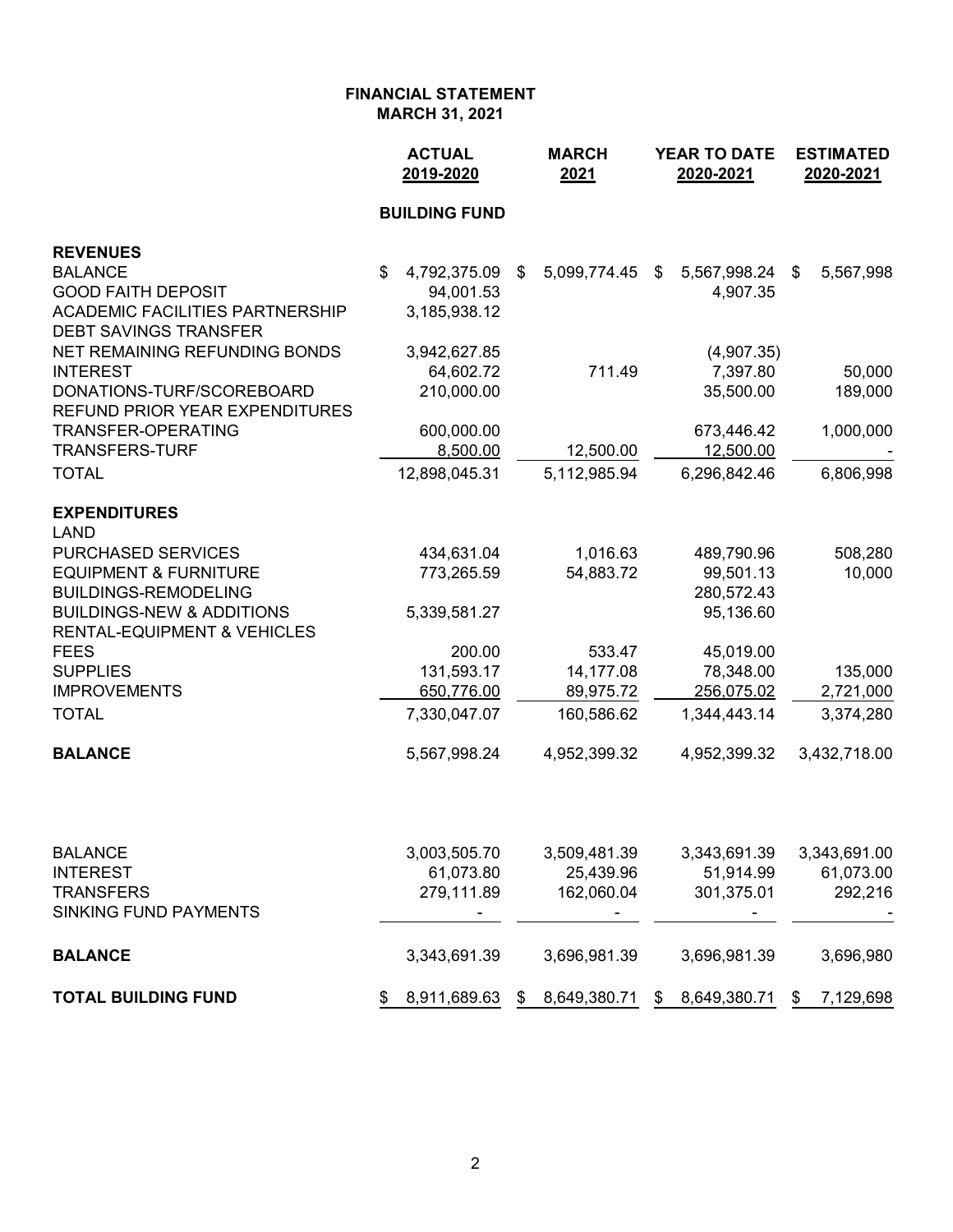|                                                                                                                                                                                                                       | <b>ACTUAL</b><br>2019-2020 |             |    | <b>MARCH</b><br>2021 |    | <b>YEAR TO DATE</b><br>2020-2021 | <b>ESTIMATED</b><br>2020-2021 |       |  |  |  |  |
|-----------------------------------------------------------------------------------------------------------------------------------------------------------------------------------------------------------------------|----------------------------|-------------|----|----------------------|----|----------------------------------|-------------------------------|-------|--|--|--|--|
| <b>BUILDING FUND-ADULT EDUCATION</b>                                                                                                                                                                                  |                            |             |    |                      |    |                                  |                               |       |  |  |  |  |
| <b>REVENUES</b><br><b>BALANCE</b><br><b>GENERAL IMPROVEMENT PAYMENT</b><br>REFUND PRIOR YEAR EXPENDITURE                                                                                                              | \$                         | 4,989.10 \$ |    | 4,989.10 \$          |    | 4,989.10 \$                      |                               | 4,989 |  |  |  |  |
| TOTAL                                                                                                                                                                                                                 |                            | 4,989.10    |    | 4,989.10             |    | 4,989.10                         |                               | 4,989 |  |  |  |  |
| <b>EXPENDITURES</b><br><b>ARCHITECT &amp; ENGINEERS</b><br><b>PURCHASED SERVICES</b><br><b>LAND &amp; IMPROVEMENTS</b><br><b>BUILDINGS-NEW &amp; ADDITIONS</b><br><b>SUPPLIES</b><br><b>EQUIPMENT</b><br><b>TOTAL</b> |                            |             |    |                      |    |                                  |                               |       |  |  |  |  |
| <b>BALANCE</b>                                                                                                                                                                                                        | \$                         | 4,989.10    | \$ | 4,989.10             | \$ | 4,989.10                         | \$                            | 4,989 |  |  |  |  |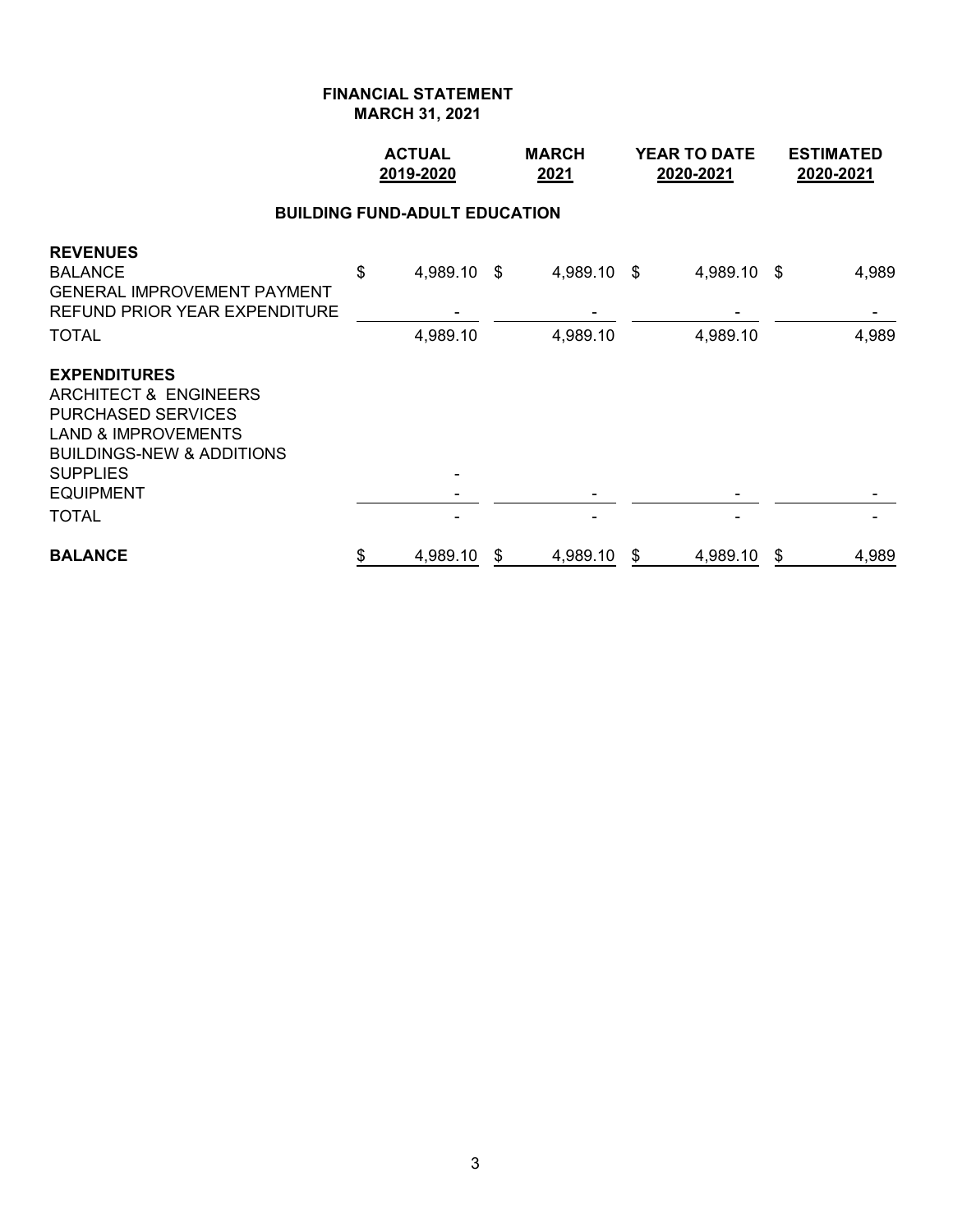|                                           | <b>ACTUAL</b><br>2019-2020 |    | <b>MARCH</b><br>2021 |    | <b>YEAR TO DATE</b><br>2020-2021 | <b>ESTIMATED</b><br>2020-2021 |           |  |
|-------------------------------------------|----------------------------|----|----------------------|----|----------------------------------|-------------------------------|-----------|--|
|                                           | <b>FEDERAL PROGRAMS</b>    |    |                      |    |                                  |                               |           |  |
| <b>REVENUES</b>                           |                            |    |                      |    |                                  |                               |           |  |
| <b>BALANCE</b>                            | \$<br>190,486.36           | \$ | $(317, 106.29)$ \$   |    | 79,897.93                        | \$                            | 79,898    |  |
| TITLE I,                                  | 1,658,127.44               |    | 104,772.47           |    | 1,665,589.80                     |                               | 2,569,366 |  |
| ARKANSAS MEDICAID PROGRAM                 | 107,724.60                 |    | 22,645.26            |    | 94,774.31                        |                               | 30,711    |  |
| TITLE VI-B,                               | 1,228,712.98               |    | 126,333.15           |    | 894,601.06                       |                               | 1,404,351 |  |
| <b>IDEA EARLY CHILDHOOD</b>               |                            |    | 4,423.12             |    | 30,944.10                        |                               | 59,433    |  |
| <b>ARMAC</b>                              | 275,374.26                 |    |                      |    | 263,010.04                       |                               | 268,512   |  |
| <b>VOCATIONAL REHABILITATION SERVICES</b> |                            |    |                      |    | 4,800.00                         |                               |           |  |
| TITLE I, MIGRANT                          | 121,677.44                 |    | 9,114.93             |    | 69,058.48                        |                               | 143,339   |  |
| <b>TITLE IIA</b>                          | 292,649.09                 |    |                      |    | 240,675.90                       |                               | 240,040   |  |
| <b>TITLE III</b>                          | 64,772.42                  |    | 1,022.50             |    | 35,259.78                        |                               | 64,861    |  |
| TITLE IV                                  | 120,951.91                 |    |                      |    | 128,956.61                       |                               | 128,430   |  |
| DHS CHILD CARE                            |                            |    |                      |    | 24,000.00                        |                               |           |  |
| ADE COVID EMERGENCY LEAVE                 |                            |    |                      |    | 330,512.83                       |                               |           |  |
| <b>CARES ACT ESSER I</b>                  | 18,019.97                  |    | 263,392.76           |    | 1,359,750.65                     |                               | 1,329,498 |  |
| <b>ESSER II</b>                           |                            |    | 54,196.61            |    | 54,196.61                        |                               |           |  |
| CARES ACT-SCHOOL MEALS                    |                            |    |                      |    | 183,495.24                       |                               |           |  |
| ROTC REIMBURSEMENT                        | 30,625.81                  |    | 3,044.94             |    | 29,561.71                        |                               | 41,582    |  |
| <b>ADULT ED</b>                           | 160,919.83                 |    | 14,528.72            |    | 111,326.02                       |                               | 206,695   |  |
| <b>TOTAL</b>                              | 4,270,042.11               |    | 286,368.17           |    | 5,600,411.07                     |                               | 6,566,716 |  |
| <b>EXPENDITURES</b>                       |                            |    |                      |    |                                  |                               |           |  |
| <b>TITLE I</b>                            | 2,055,616.99               |    | 115,733.23           |    | 2,088,487.45                     |                               | 2,569,366 |  |
| ARKANSAS MEDICAID PROGRAM                 | 78,725.03                  |    | 12,350.98            |    | 109,714.53                       |                               | 87,934    |  |
| <b>TITLE VI-B</b>                         | 1,256,769.58               |    | 122,204.38           |    | 980,699.42                       |                               | 1,404,351 |  |
| <b>IDEA EARLY CHILDHOOD</b>               |                            |    | 4,411.30             |    | 35,355.40                        |                               | 59,433    |  |
| <b>ARMAC</b>                              | 386,905.66                 |    | 17,775.67            |    | 203,509.78                       |                               | 291,187   |  |
| <b>VOCATIONAL REHABILITATION SERVICES</b> |                            |    | 4,799.99             |    | 4,799.99                         |                               |           |  |
| TITLE I, MIGRANT                          | 121,677.44                 |    | 10,003.26            |    | 79,061.74                        |                               | 143,339   |  |
| ADE COVID EMERGENCY LEAVE                 |                            |    |                      |    | 330,160.61                       |                               |           |  |
| CARES ACT (ESSER I)                       | 18,019.97                  |    | 25,473.82            |    | 1,376,202.16                     |                               | 1,329,498 |  |
| CARES ACT-SCHOOL MEALS                    |                            |    |                      |    | 183,495.24                       |                               |           |  |
| CARES ACT (ESSER II)                      |                            |    | 662,278.01           |    | 707,871.98                       |                               |           |  |
| <b>ROTC</b>                               | 30,625.81                  |    | 2,175.13             |    | 33,191.89                        |                               | 41,582    |  |
| <b>ADULT EDUCATION</b>                    | 160,919.83                 |    | 13,815.43            |    | 138,276.63                       |                               | 206,695   |  |
| <b>DHS CHILD CARE</b>                     |                            |    |                      |    |                                  |                               |           |  |
| <b>TITLE IIA</b>                          |                            |    |                      |    |                                  |                               | 240,040   |  |
| TITLE III                                 | 64,772.42                  |    | 1,022.50             |    | 35,259.78                        |                               | 64,861    |  |
| TITLE IV                                  | 16,111.45                  |    |                      |    |                                  |                               | 128,430   |  |
| <b>TOTAL</b>                              | 4,190,144.18               |    | 992,043.70           |    | 6,306,086.60                     |                               | 6,566,715 |  |
| <b>BALANCE</b>                            | \$<br>79,897.93            | \$ | (705, 675.53)        | \$ | $(705, 675.53)$ \$               |                               |           |  |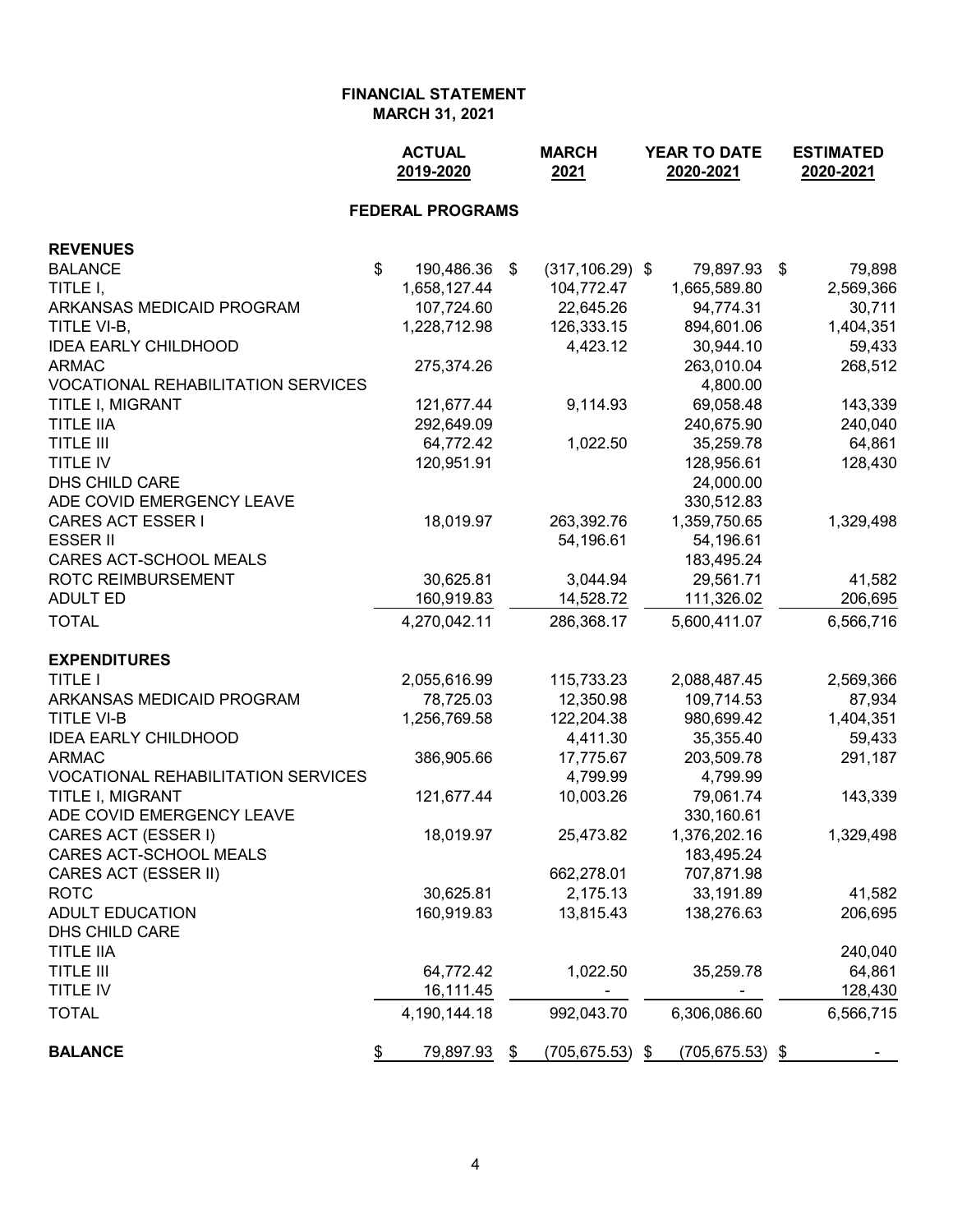|                                    | <b>ACTUAL</b><br><b>MARCH</b><br>2019-2020<br>2021 |   | <b>YEAR TO DATE</b><br>2020-2021 |    |                 | <b>ESTIMATED</b><br>2020-2021 |                 |  |
|------------------------------------|----------------------------------------------------|---|----------------------------------|----|-----------------|-------------------------------|-----------------|--|
|                                    |                                                    |   |                                  |    |                 |                               |                 |  |
| <b>REVENUES</b>                    |                                                    |   |                                  |    |                 |                               |                 |  |
| <b>BALANCE</b>                     | \$<br>857,133.54 \$                                |   | 682,506.15 \$                    |    | 646,895.40 \$   |                               | 646,895         |  |
| <b>LUNCH &amp; BREAKFAST SALES</b> | 284,610.06                                         |   | 2,325.15                         |    | 24,197.19       |                               | 327,000         |  |
| <b>REIMBURSEMENT</b>               | 1,790,488.98                                       |   |                                  |    | 1,366,849.03    |                               | 2,253,000       |  |
| <b>LUNCH CHARGES</b>               |                                                    |   |                                  |    |                 |                               | 40,000          |  |
| <b>OTHER INCOME</b>                | 64,414.90                                          |   | 7,370.36                         |    | 42,365.70       |                               | 90,300          |  |
| <b>TOTAL</b>                       | 2,996,647.48                                       |   | 692,201.66                       |    | 2,080,307.32    |                               | 3,357,195       |  |
| <b>EXPENDITURES</b>                |                                                    |   |                                  |    |                 |                               |                 |  |
| <b>SALARIES</b>                    | 1,275,105.37                                       |   | 102,897.32                       |    | 846,361.47      |                               | 1,308,323       |  |
| <b>BENEFITS</b>                    | 366,883.99                                         |   | 28,205.10                        |    | 245,955.31      |                               | 381,711         |  |
| <b>FOOD PURCHASES</b>              | 591,026.07                                         |   | 67,536.86                        |    | 429,879.38      |                               | 945,000         |  |
| <b>OTHER EXPENSES</b>              | 116,736.65                                         |   | 4,567.14                         |    | 69,115.92       |                               | 175,000         |  |
| <b>TOTAL</b>                       | 2,349,752.08                                       |   | 203,206.42                       |    | 1,591,312.08    |                               | 2,810,034       |  |
| <b>BALANCE</b>                     | \$<br>646,895.40                                   | S | 488,995.24                       | S. | 488,995.24      |                               | 547,161         |  |
| <b>TOTAL BALANCES</b>              | \$14,631,311.09                                    |   | \$15,929,890.08                  |    | \$15,929,890.08 |                               | \$12,488,905.00 |  |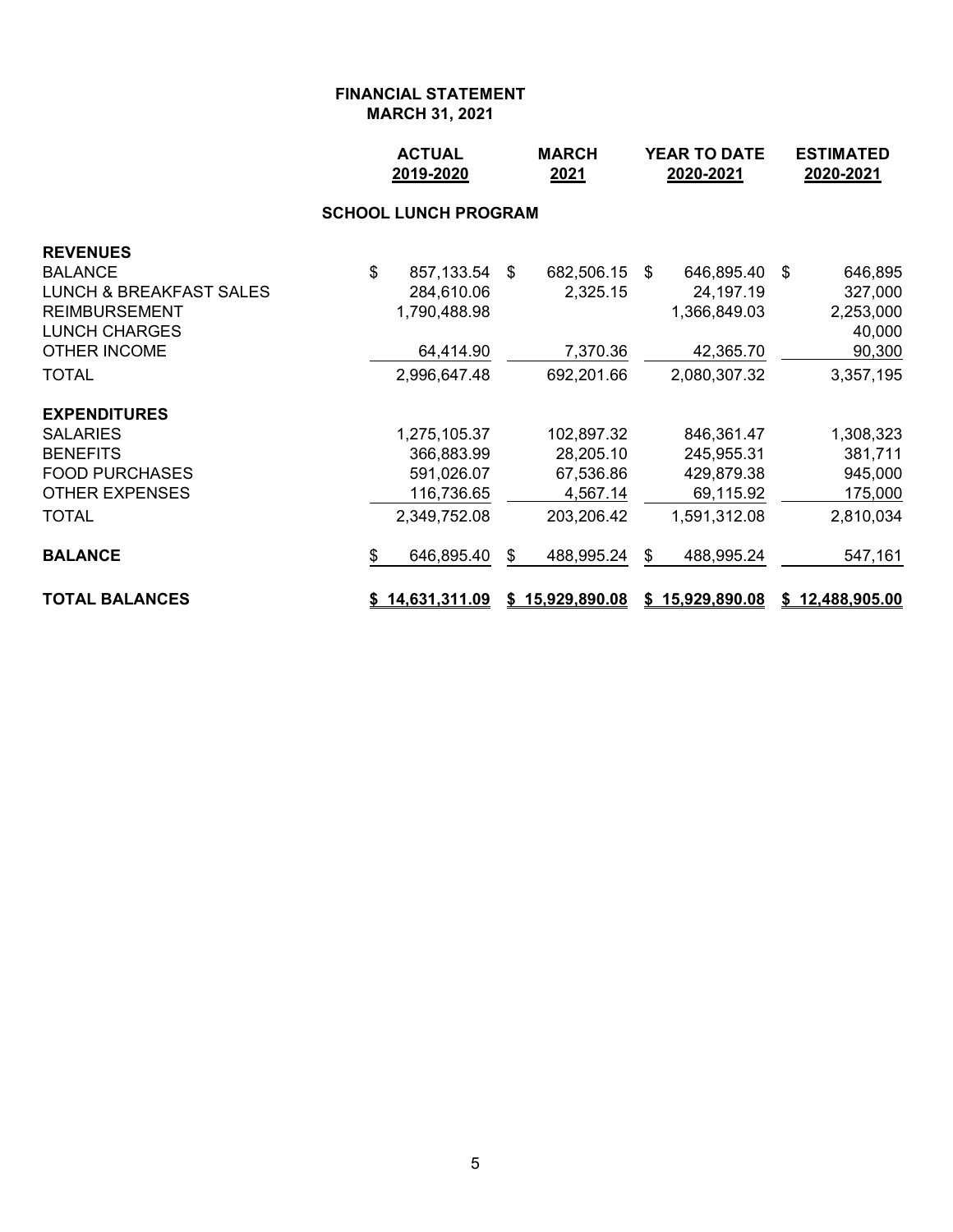## **ACTUAL MARCH YEAR TO DATE 2019-2020 2021 2020-2021**

#### **SCHOOL ACTIVITY ACCOUNTS**

| <b>BALANCE</b>                         | 571,961.98          | S. | 631,815.87 | S  | 631,815.87   |
|----------------------------------------|---------------------|----|------------|----|--------------|
|                                        | 705,868.36          |    | 43,922.36  |    | 386,234.29   |
| <b>DUES &amp; FEES</b>                 | 43,743.25           |    | 735.00     |    | 20,339.46    |
| <b>FIXED ASSETS</b>                    | 27,907.61           |    | 970.67     |    | 3,433.46     |
| <b>SUPPLIES &amp; MATERIALS</b>        | 448,755.64          |    | 22,914.48  |    | 269,250.21   |
| <b>PURCHASES SERVICES</b>              | 185,461.86          |    | 5,922.77   |    | 79,831.72    |
| <b>BENEFITS</b>                        |                     |    | 2,379.44   |    | 2,379.44     |
| <b>EXPENDITURES</b><br><b>SALARIES</b> |                     |    | 11,000.00  |    | 11,000.00    |
| <b>TOTAL</b>                           | 1,277,830.34        |    | 675,738.23 |    | 1,018,050.16 |
| <b>MISCELLANEOUS</b>                   | 4,296.59            |    | 196.00     |    | 2,569.18     |
| PRIVATE CONTRIBUTIONS                  | 117,414.58          |    | 50,603.56  |    | 82,292.74    |
| OTHER COMMUNITY SERVICES               | 5,647.33            |    |            |    | 2,140.80     |
| OTHER STUDENT ACTIVITIES               | 99,912.92           |    | 12,352.45  |    | 95,941.39    |
| STUDENT SPONSORED SALES                | 166,724.86          |    | 11,750.72  |    | 113,742.40   |
| <b>SCHOOL SPONSORED SALES</b>          | 120,899.50          |    | 10,036.60  |    | 30,628.26    |
| <b>ADMISSIONS</b>                      | 148,528.94          |    | 16,297.00  |    | 118,773.41   |
| <b>BALANCE</b>                         | \$<br>614,405.62 \$ |    | 574,501.90 | -S | 571,961.98   |
| <b>REVENUES</b>                        |                     |    |            |    |              |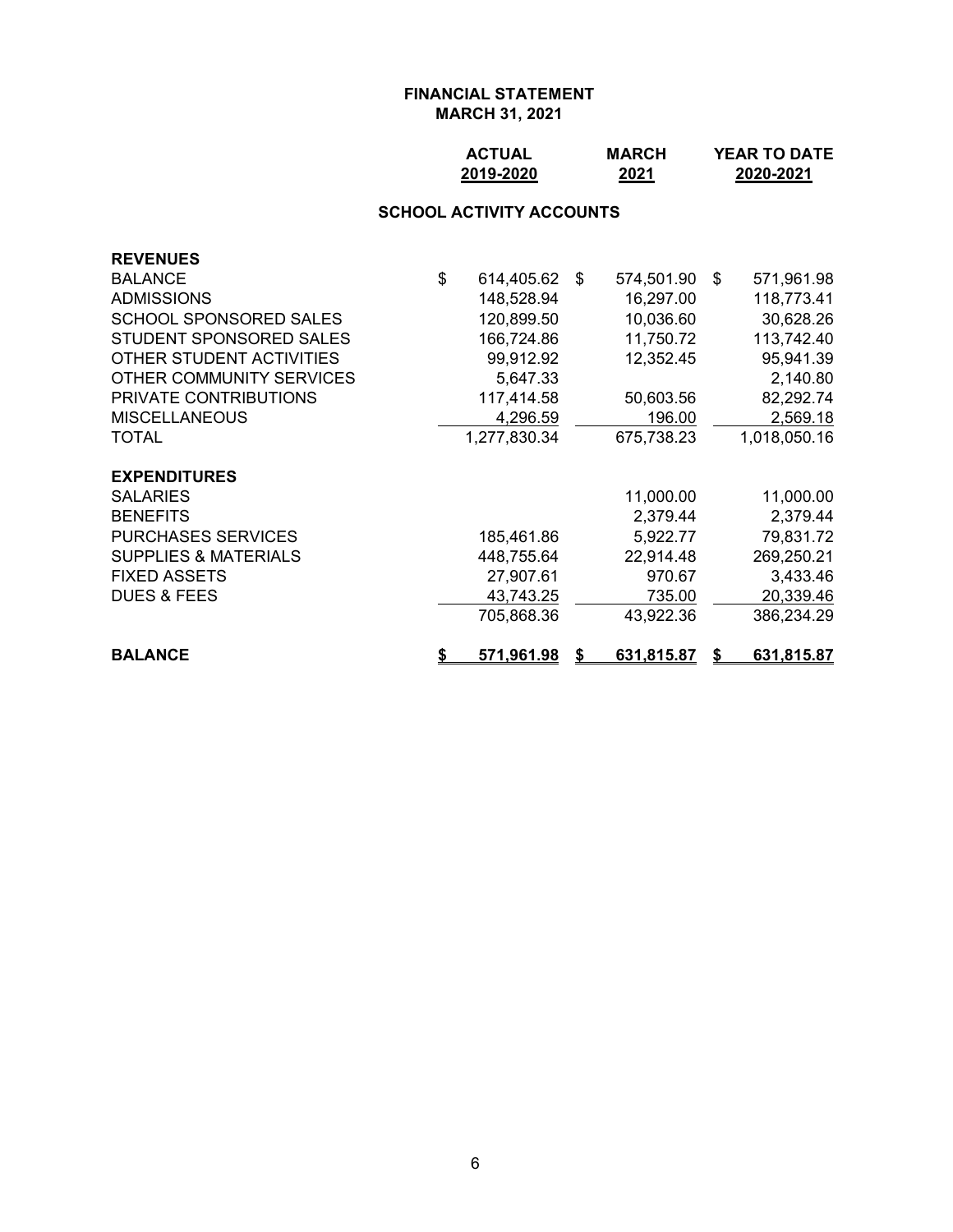#### **CITIZENS BANK ACCOUNT BALANCES MARCH 31, 2021**

CHECKING ACCOUNT #0376886401 \$ 9,381,299.53

## **SCHEDULE OF INVESTMENTS MARCH 31, 2021**

PURCHASED CERTIFICATE OF DEPOSIT 03/04/2021 IN THE AMOUNT OF \$3,710,633.96 AT A RATE OF .25% MATURING 04/04/2021 **\$** 3,710,633.96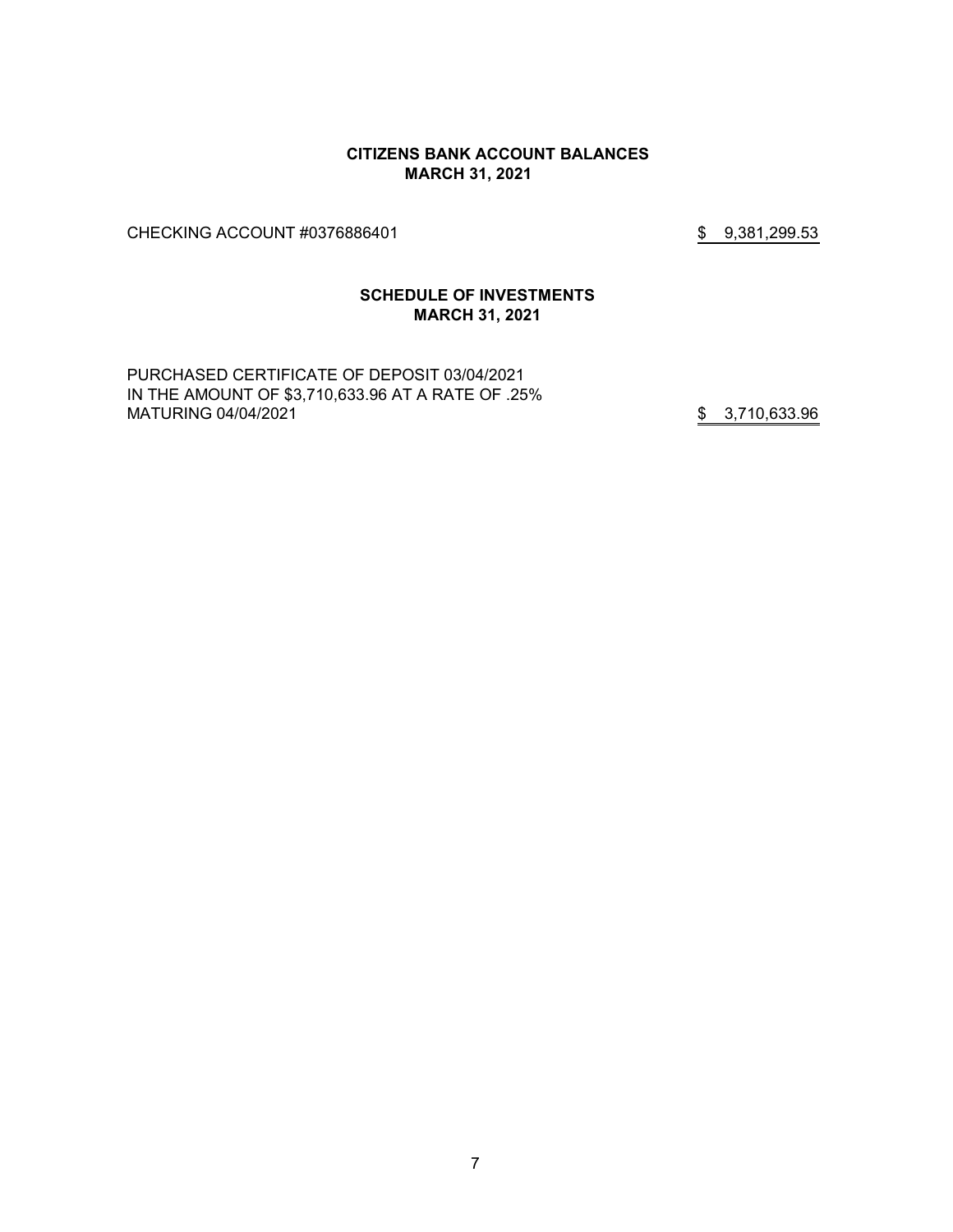# **MISCELLANEOUS INCOME ACCOUNT ANALYSIS MARCH 2021**

| <b>OPERATING FUNDS</b>                               | <b>MARCH</b>     | <b>YEAR TO DATE</b> |
|------------------------------------------------------|------------------|---------------------|
| <b>G/T ADVANCED PLACEMENT</b>                        |                  | 12,700.00           |
| <b>ARVEST GRANT - BASEBALL</b>                       |                  |                     |
| NBC STATE BONUS PASS THRU                            |                  |                     |
| ADE COMPUTER SCIENCE BONUS PASS THRU                 |                  | 4,702.78            |
| PRIVATE DONATIONS                                    |                  | 20.25               |
| POINTER PLACE REIMBURSEMENT                          |                  | 6,000.00            |
| BASKETBALL REIMBURSE SCORING TABLE                   |                  | 13,357.51           |
| EARLY CARE & EDUCATION GRANT                         |                  |                     |
| AR SCHOOL RECOGNITION                                |                  |                     |
| GENERAL IMPROVEMENT FUND GRANT-ADULT ED              |                  |                     |
| NEW CTE PROGRAM START UP GRANTS                      |                  | 20,120.56           |
| <b>FACILITIES &amp; TRANSPORTATION REIMBURSEMENT</b> |                  | 96.63               |
| PERCENTAGE THEATER ADMISSIONS                        |                  |                     |
| <b>MASCOT ROYALTIES</b>                              |                  | 581.27              |
| <b>HALL OF HONOR</b>                                 |                  |                     |
| <b>REIMBURSEMENT FEES</b>                            |                  | 95.84               |
| <b>PRIOR YEAR LUNCH CHARGES</b>                      |                  | 275.55              |
| <b>GAME &amp; FISH GRANT</b>                         |                  | 22,939.41           |
| <b>REFUND PRIOR YEAR EXPENSES</b>                    |                  | 25,477.41           |
| CAREER NEW PROGRAM START UP                          |                  |                     |
| <b>EMPLOYEE JURY/SUBPOENA FEES</b>                   |                  | 15.00               |
| HANNA OIL-GAS & ROYALTY                              |                  |                     |
| STEPHENS PRODUCTION-GAS ROYALTIES                    |                  | 78.42               |
| <b>WAELDER OIL &amp; GAS-GAS ROYALTIES</b>           |                  | 2.06                |
| <b>XTO ENERGY-GAS ROYALTY</b>                        |                  |                     |
| MERIT ENERGY-GAS ROYALTY                             | 239.68           | 1,734.45            |
| SALE OF FIXED ASSETS & SUPPLIES                      |                  | 19,564.00           |
| <b>REBATE</b>                                        |                  | 5,539.87            |
| ATU-REIMBURSEMENT CONCURRENT CREDIT                  | 205,784.00       | 420,848.00          |
| JATC-FEES                                            |                  |                     |
| PAYROLL REIMBURSEMENT-TRANSFER                       |                  | 13,572.87           |
| FEDERAL FLOOD CONTROL                                |                  | 92.92               |
| FEDERAL MINERAL LEASE                                |                  | 5.80                |
| PROPERTY DAMAGES REIMBURSEMENTS                      | 145.00           | 27,663.94           |
| <b>ETS HONORARIUM</b>                                |                  | 40.00               |
| <b>USAC E-RATE</b>                                   |                  |                     |
| BLUEBIRD WNC445 SPECTRUM LEASE                       |                  | 13,995.00           |
| <b>PHOTOGRAPHY</b>                                   |                  |                     |
|                                                      |                  |                     |
| <b>TOTAL</b>                                         | 206,168.68<br>\$ | \$<br>609,519.54    |